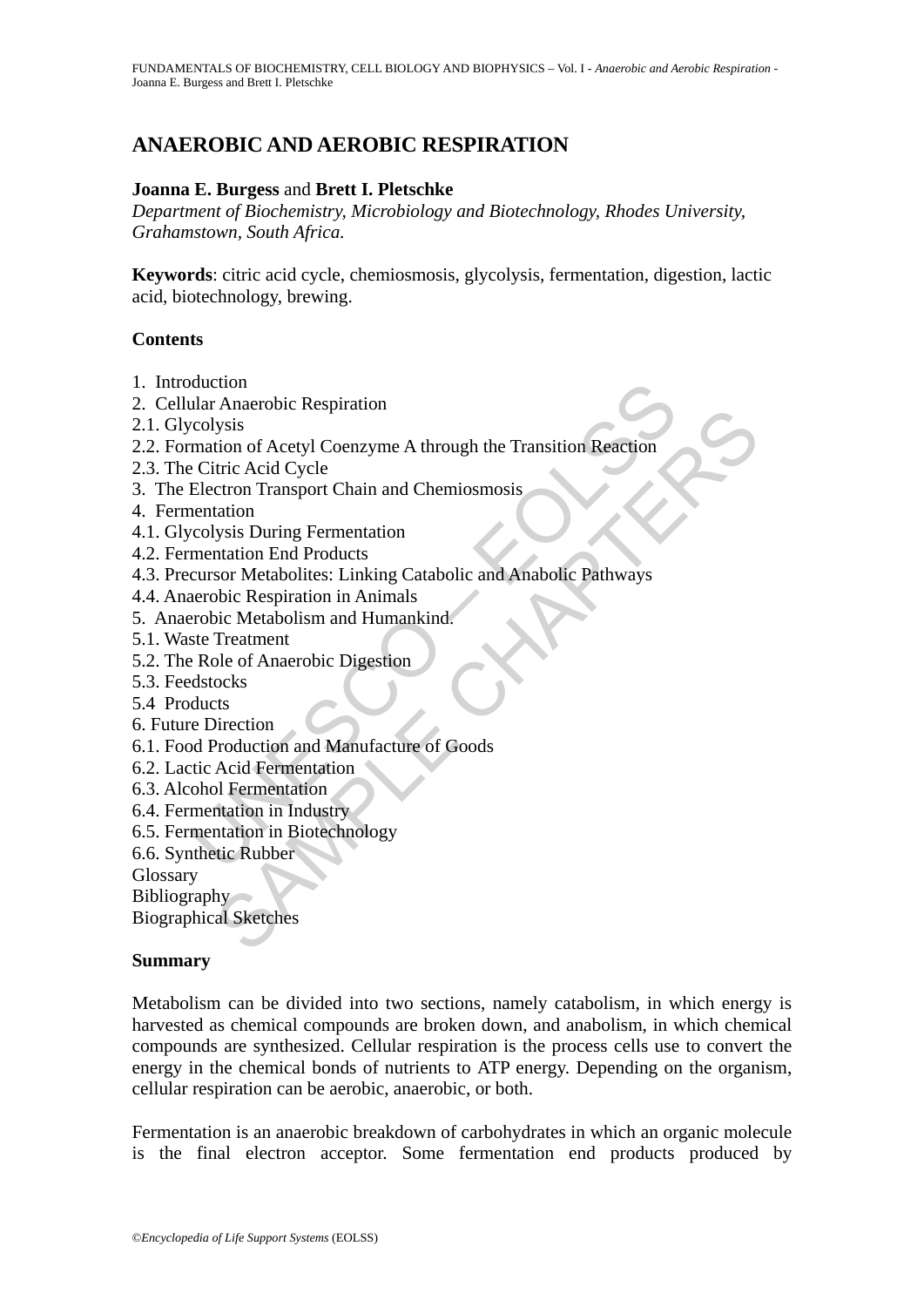micro-organisms are very beneficial to humans and are the basis of a number of industries (brewing, dairy, etc.). Anaerobic digestion for waste treatment involves the breakdown of organic waste by a mixture of bacteria. It is commonly used as a treatment process for household waste, waste from industries such as dairy and other food processing and sewage solids. It also produces a methane-rich biogas, which can be used to generate heat and/or electricity. The future of anaerobic digestion for the treatment of wastes is likely to be expanded.

Fermentation has always been an important part of our lives: foods can be spoiled by microbial fermentations, foods can be made by microbial fermentations, and muscle cells use fermentation to provide us with quick responses. Fermentation gives us the basic food, bread, alcoholic beverages and dairy products. Alcohol fermentation is carried out by many bacteria and yeasts. Fermentation has become widely used in several fields of commercial biotechnology, such as production of enzymes, food processing, waste management and antibiotics.

# **1. Introduction**

methemation is because and dary products. At the material and exercise and and products. At the secone widely used in seconal biotechnology, such as production of enzymes, food proment and antibiotics.<br> **duction**<br>
lism can If interestingly, such as production of enzymes, food processing, we<br>at and antibiotics.<br>trion<br>and an endotion in which energy is harvested as chemical components are bree<br>streton in care divided into two sections, namely Metabolism can be divided into two sections, namely catabolism and anabolism. Catabolism (reactions in which energy is harvested as chemical compounds are broken down.) refers to the exergonic process by which energy released by the breakdown of organic compounds such as glucose can be used to synthesize adenosine triphosphate (ATP), the form of energy required to do cellular work. Anabolism (energy-requiring reactions in which chemical compounds are synthesized) is the endergonic process that uses the energy stored in ATP to synthesize the building blocks of the macromolecules that make up the cell.

As can be seen, these two metabolic processes are closely linked. Another factor that links catabolic and anabolic pathways is the generation of precursor metabolites. Precursor metabolites (intermediate molecules in catabolic and anabolic pathways that can be oxidized to generate ATP or synthesize subunits of macromolecules) are intermediate molecules in catabolic and anabolic pathways that either can be oxidized to generate ATP or can be used to synthesize macromolecular subunits such as ammo acids, lipids and nucleotides.

Cellular respiration is the process cells use to convert the energy in the chemical bonds of nutrients to ATP energy. Depending on the organism, cellular respiration can be aerobic, anaerobic, or both. Aerobic respiration is an exergonic pathway that requires molecular  $oxygen (O<sub>2</sub>)$ . Anaerobic exergonic pathways do not require  $oxygen$  and include anaerobic respiration and fermentation.

The elucidation of metabolic pathways is a slow and tortuous process, usually involving many workers over a number of decades. The performance of a single, seminal experiment in which a number of jigsaw pieces are fitted together is a rare occurrence, but a biochemist named Hans Krebs achieved it when he described the tricarboxylic acid cycle, or citric acid cycle. Krebs, a German-born biochemist working in Britain, first postulated the mechanism in 1937, under the name *citric acid cycle*.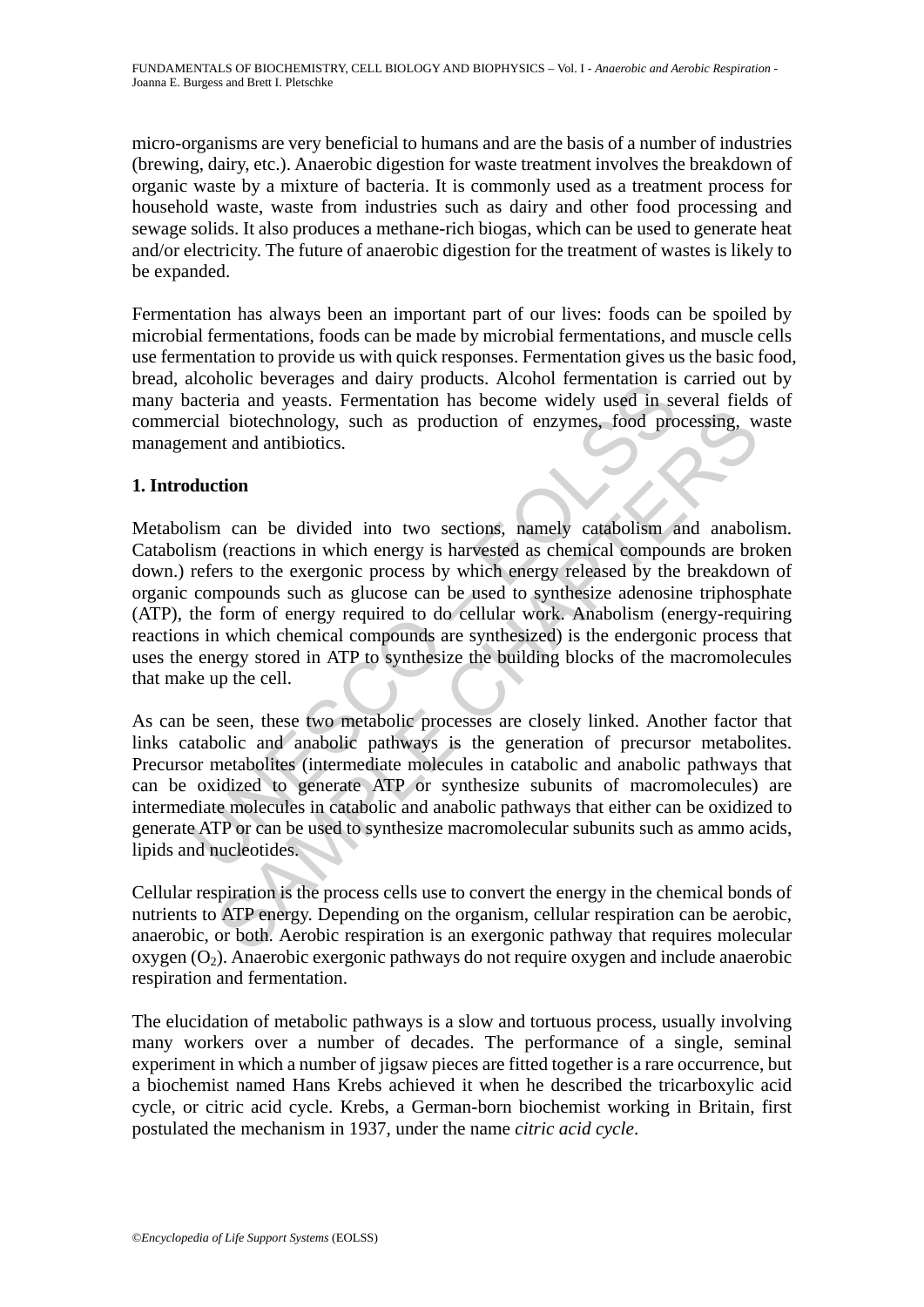The work had already begun with a series of experiments in the early 1900s, in which Thunberg, Batelli and Stem worked on anaerobic suspensions of minced animal tissues.

They demonstrated that the tissues contained enzymes which could transfer hydrogen atoms from low molecular weight acids to other reduced compounds, such as the dye methylene blue. Methylene blue was used because the color change from blue to colorless that occurs when the dye is reduced is very easy to observe. Just a small number of organic acids were found to be active, namely citrate, fumarate, malate and succinate. Later on, it was further demonstrated that these acids could be oxidized in air to carbon dioxide and water.

Albert von Szent-Gyorgyi, a Hungarian (who later moved to the USA in 1947), extended these studies by describing a sequence of reactions for succinate oxidation, specifically from succinate to fumarate to malate to oxaloacetate. Von Szent-Gyorgyi further discovered that adding a small amount of malate or oxaloacetate stimulated the reduction of far more oxygen than was needed to completely oxidize the substance added.

He therefore postulated that the addition must trigger oxidization of some endogenous substance in the tissues, perhaps glycogen. This was later demonstrated, and von Szent-Gyorgyi and was awarded the Nobel Prize for Physiology in 1937 for his work on biological oxidation. Martius and Knoop later discovered another part of the sequence, from citrate to alpha-ketoglutarate to succinate.

Follow and two fact involved to the CoST in the CoST in the CoST in and the cost in the cost in the cost in the conduction due to oxaloacetate. Von Szent-Gred that adding a sequence of reactions for succinate oxidation cor inate to fumarate to malate to oxaloacetate. Von Szent-Gyorgyi fund and the community and an anomin of malate to oxaloacetate. Von Szent-Gyorgyi fund and alding a small amount of malate or oxaloacetate stimulated the reduc In a succinct and conclusive series of experiments, Krebs then worked out the cyclic nature of the reactions using pigeon flight muscle. Like von Szent-Gyorgyi, he noted that only certain organic acids were readily oxidized by muscle, and found that the oxidation of endogenous carbohydrate or pyruvate could be stimulated by a number of specific acids, all of which proved to be substrates of the tricarboxylic acid cycle enzymes.

 Krebs observed that malonate, which competitively inhibits succinate dehydrogenase, completely stopped the oxidation of pyruvate by the addition of organic acids, and so he concluded that the succinate to fumarate reaction must be a critical link in a chain of reactions involving all of the known catalytically active acids that can stimulate the oxidation of pyruvate.

Krebs also discovered the formation of citrate from oxaloacetate and pyruvate, the 'missing link' that allowed the known reactions to form a cyclic sequence. Adding malonate to muscle suspensions caused an accumulation of succinate in the presence of citrate, isocitrate, cis-aconitate or alpha-ketoglutarate. In the presence of fumarate, malate, or oxaloacetate, succinate also accumulated, clearly establishing a cyclic sequence leading to succinate.

Malonate poisoning also limited the ability of oxaloacetate to stimulate the oxidation of pyruvate; where one molecule of oxaloacetate could stimulate the oxidation of many molecules of pyruvate in the uninhibited system, only one molecule of pyruvate was oxidized per molecule of oxaloacetate in the malonate-poisoned system. Thus, pyruvate clearly entered a cyclic system of oxidation of substrates.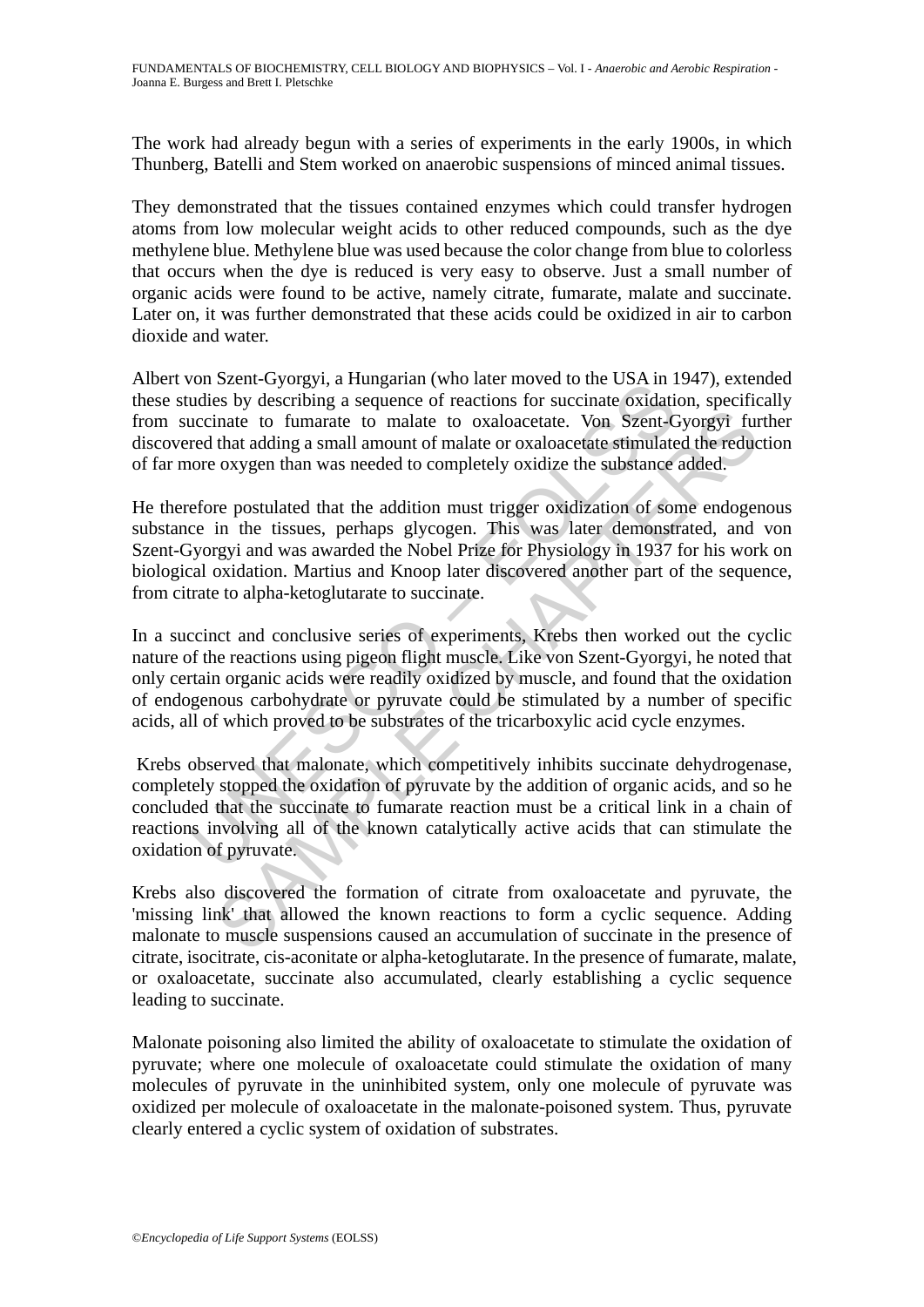Proper names for the cyclic oxidation of substrates in the mitochondria matrix are 'tricarboxylic acid cycle' or 'citric acid cycle'. It was not established until later that citric acid was indeed the first substrate formed from the reaction of pyruvate and oxaloacetate, so the cycle was called simply the tricarboxylic acid cycle for many years.

Now, both names are accepted, as well as the term '*Krebs cycle*.' Many people refer to the process as the Krebs cycle in recognition of the contribution of Hans Krebs to the discovery. Krebs was awarded a Nobel Prize in 1953 for his work on cell metabolism.

# **2. Cellular Anaerobic Respiration**

in the information and oxygen (O2) is use mind exercitive direction acceptometric called soleplate reducers can transfer electrons to so<br>acteria called soleplate reducers can transfer electrons to so<br>g it to H<sub>2</sub>S. Other b Some prokaryotes are able to carry out anaerobic respiration, respiration in which an inorganic molecule other than oxygen  $(O_2)$  is the final electron acceptor. For example, some bacteria called soleplate reducers can transfer electrons to soleplate  $(SO<sub>4</sub><sup>2</sup>)$ reducing it to H<sub>2</sub>S. Other bacteria, called nitrate reducers, can transfer electrons to nitrate  $(NO<sub>3</sub>)$  reducing it to nitrite  $(NO<sub>2</sub>)$ . Other nitrate reducers can reduce nitrate even further to nitrous oxide (NO) or nitrogen gas  $(N_2)$ .

to H<sub>2</sub>S. Other bacteria, called nitrate reducers, can transfer electrons to this control to H<sub>2</sub>S. Other bacteria, called nitrate reducers can transfer electrons to incing it to nitrite  $(NO_2)$ . Other nitrate reducers ca Like aerobic respiration, anaerobic respiration involves glycolysis, a transition reaction, the citric acid cycle and an electron transport chain. The total energy yield per glucose oxidized is less than with aerobic respiration with a theoretical maximum yield of 36 ATP or less.



TO ACCESS ALL THE **35 PAGES** OF THIS CHAPTER, Visit: http://www.eolss.net/Eolss-sampleAllChapter.aspx

#### **Bibliography**

Frost J.W. and Draths K.M. (1995). Biocatalytic syntheses of aromatics from D-glucose: renewable microbial sources of aromatic compounds. Annual Reviews in Microbiology, 49, 557-579.

Krebs, H (1970). The History of the Tricarboxylic Acid Cycle. Perspectives in Biological Medicine 14, 154-170. [Krebs' own account of the history of the discovery of the cycle can be found in this article].

Paustian, T. (2002). Microbiology Webbed Out. http://www.bact.wisc.edu/niicrotextbook/. [The microbiology textbook has been selected as a quality web site for current web contents by ISI],

USA University Press of New England. [Biography of Chaim Weizmann, the Zionist movement and the origins of Israel].

Williams, C.A. & James, D.V.B. (2000). Science for Exercise and Sport, 192 pp. London, England: Routledge. [A plain language explanation of aerobic and anaerobic metabolism in humans].

Zubay, G. (1993). Biochemistry. 3rd Edition, 1104 pp. Oxford, England: Wm. C. Brown Publishers. [An undergraduate level text on all aspects of biochemistry].

#### **Biographical Sketches**

**Joanna E. Burgess, CBiol MIBiol.** Department of Biochemistry, Microbiology and Biotechnology, Rhodes University, Grahamstown, 6140, South Africa.

Jo joined Rhodes University in 2002 after spending several years at Cranfield University in the UK, where